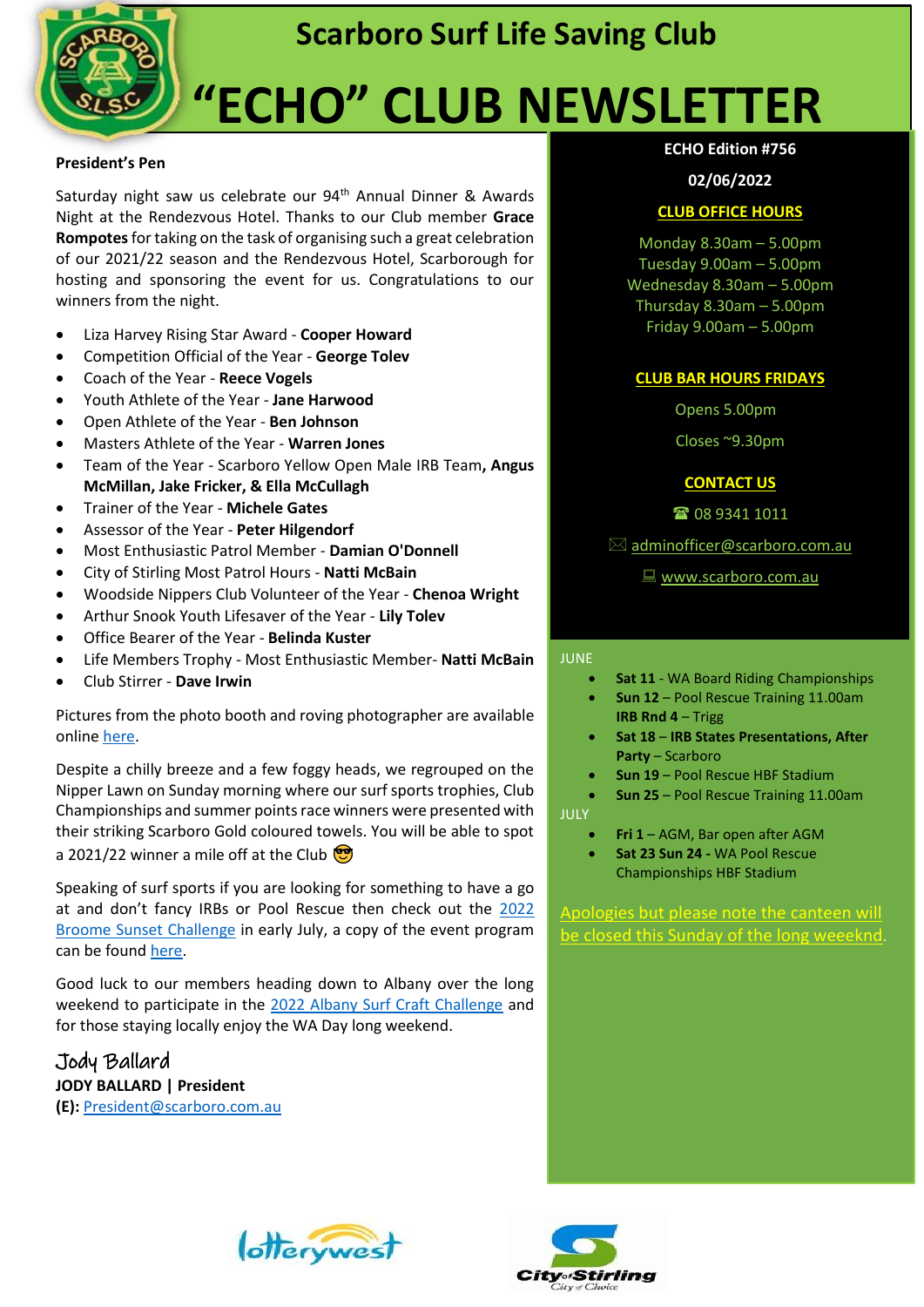### **NOTICE of AGM**

From The Board – Annual General Meeting 2022

Notice was recently issued to all members of our **Annual General Meeting** to be held at Scarboro SLSC, 163 The Esplanade, Scarborough on **Friday 1 July 2022 commencing at 6:00pm.**

Nominations have been called for Directors, Standing Committees, Club Officers and Notices of Motion as detailed in the [Notice of AGM 2022.](http://www.scarboro.com.au/wp-content/uploads/2022/05/Notice-of-AGM-2022.pdf)

Members are advised that the Board has resolved to hold fees at the same level as last season and that memberships expire Thursday 30 June 2022. [Fees](http://www.scarboro.com.au/wp-content/uploads/2022/05/Current-Membership-Fees_250522.pdf) 

[for the 2022/23 season](http://www.scarboro.com.au/wp-content/uploads/2022/05/Current-Membership-Fees_250522.pdf) can be located on the Club website. All members remaining non-financial as at 30 June 2022 will have their access and use of Club facilities removed until such a time as they become financial for the 2022/23 season.

As a volunteer-run Club we depend on our members stepping forward to fulfil these Board and Club Officer positions so that we can run effectively as a Club. If you are interested in supporting the Club then position descriptions are available on th[e Club website](http://www.scarboro.com.au/club-structure/) and if you have any questions then please feel free to speak to a Board member.

#### The Board

I I

### **SURF SPORTS DIRECTOR - Tanya Channell**

#### **Trophy Presentations**

Last Sunday as an Annual Dinner recovery session we had our annual trophy presentations for our Club Champions, Perpetual Trophies and Points Scores. It was a nice winter morning, albeit with a cold wind, we had a reasonable turnout and celebrated everyones achievements from last season which was great. We also have some photos from the morning of our trophy winners and their bright yellow towels. For anyone that could not make it you should have had an email from Sharon and can pick your towels up from the office during the week and on some Sunday mornings.

#### **Training Opportunities in Winter**

Our winter board and ski training on the river will be commencing in July, so keep an eye out on the Echo for all the details of the start date and get your wetsuits ready.

Also, there are winter running sessions with Jose on Monday, Wednesday, and Friday mornings, these are open to all members and Jose will tailor the session to suit everyone, so everyone can start and finish together as a group. Assemble at 5.20am for a 5.30 start and will run to 6.30. These sessions are great for sprint strength and







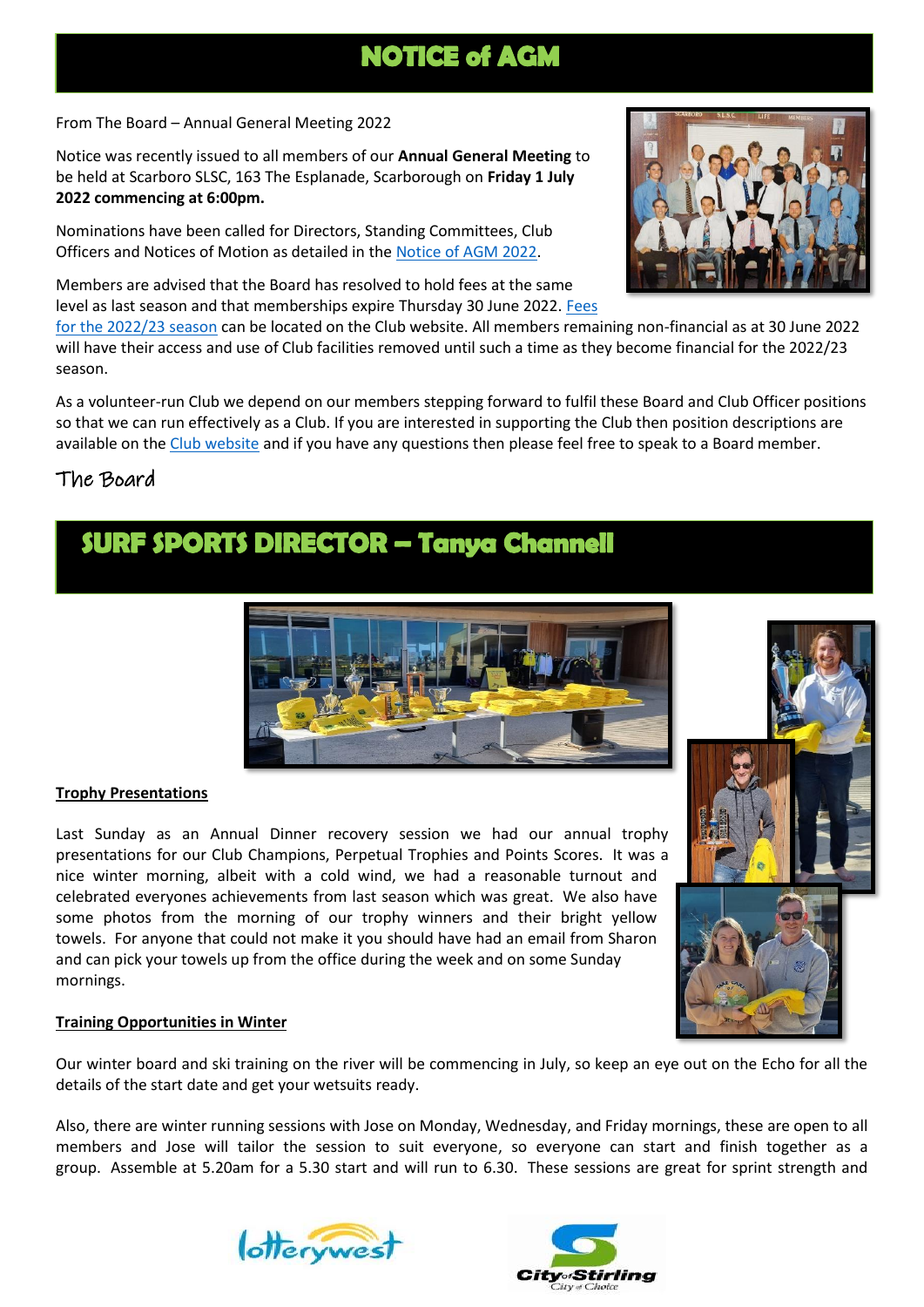general strength and conditioning to keep up your fitness over winter. Every session is different and the more the merrier.

We are also preparing to run some gym strength and conditioning sessions and will release details of these soon.

**Also don't forget Sunday mornings:** 9am soft sand run followed by the Polar Bears swim, then hot coffee and sausage rolls, see you on the beach  $\mathfrak{B}$ 

Tanya Channell **TANYA CHANNELL | Surf Sports Director (E):** [Surfsportsdirector@scarboro.com.au](mailto:Surfsportsdirector@scarboro.com.au)

### **POOL RESCUE - Nicole Tolev**

Our next training session is **Sunday 12 June at 11 am**. The next carnival is **Sunday 19 June** (there may be 2 carnivals that day ...watch this space...)

**States are on 23/24 July** and if there is interest we may sort some holiday clinics... with a social gathering attached.

Remember ... everyone is welcome to one, some or all of the training and carnivals.

Nicole Tolev **NICOLE TOLEV | Pool Captain (E):** [Poolcaptain@scarboro.com.au](mailto:Poolcaptain@scarboro.com.au)



### **IRB RACING - Reece Vogels**



**IRB RACING** Our next carnival is on **Sunday June 12th** and the following week on **Saturday 18th is IRB States** at our home beach **Scarborough.** Presentations straight after racing at the Club and After party to follow

Reece Vogels IRB Racing



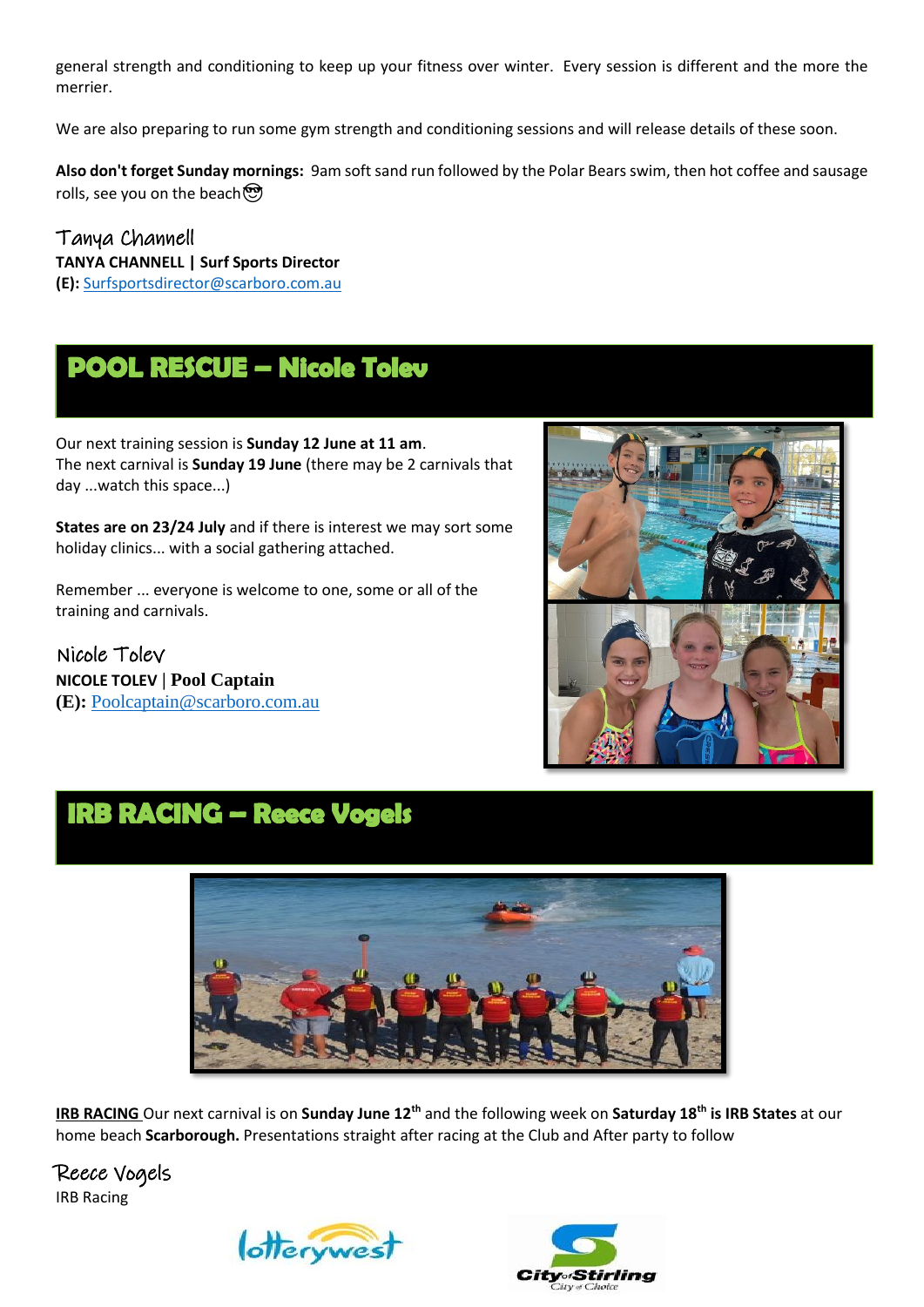### *EARLY NOTICE*

### *Scarboro Surf Life Saving Club*

**Lancelin BRONZE Requal Weekend**

### **Friday 23 & Saturday 24 September 2022**

**Queen's Birthday/Grand Final long weekend (Monday 26th September is a Public Holiday)**

**Hi all, just a quick update to let you know that approval has been given to hold a Bronze Requal for 2022- 23 patrol season in Lancelin, on the above weekend. Early notice so you can begin to organise accommodation if you intend to stay overnight.**

**In brief: Format same as previous years.**

**Requal #1: Friday 24/09 afternoon 1.00 p.m.-4.30 p.m.**

**Requal #2: Saturday morning 25/09 8.30 a.m.-12.30 p.m.** 

**Followed by light lunch sponsored by the Club (Adult Supervision required if under 18yr)**

*Please register your interest with Trina or Sharon on 08 9341 1011 [Adminofficer@scarboro.com.au](mailto:Adminofficer@scarboro.com.au)*

Marty Gribbon

### **BAR NEWS**



**Bar Volunteers required for Saturday 18th June for IRB States…Presentations and afters. Please email [Functions@scarboro.com.au](mailto:Functions@scarboro.com.au) if you are available to help out.**

**We need your assistance!! Seeking more volunteers to jump in and help behind the bar**

If you would like to help out please jump online and do the RSA Course….the link is below, also the club will reimburse you the cost of the course.

AHA WA - [Responsible Service of Alcohol | RSA Training | RSA](https://www.ahawa.asn.au/training/responsible_service_of_alcohol__rsa_.phtml)

You will also require a USI, Unique Student Identifier, to complete the course, this can be obtained from the link below [Get a USI | Unique Student Identifier](https://www.usi.gov.au/students/get-a-usi)



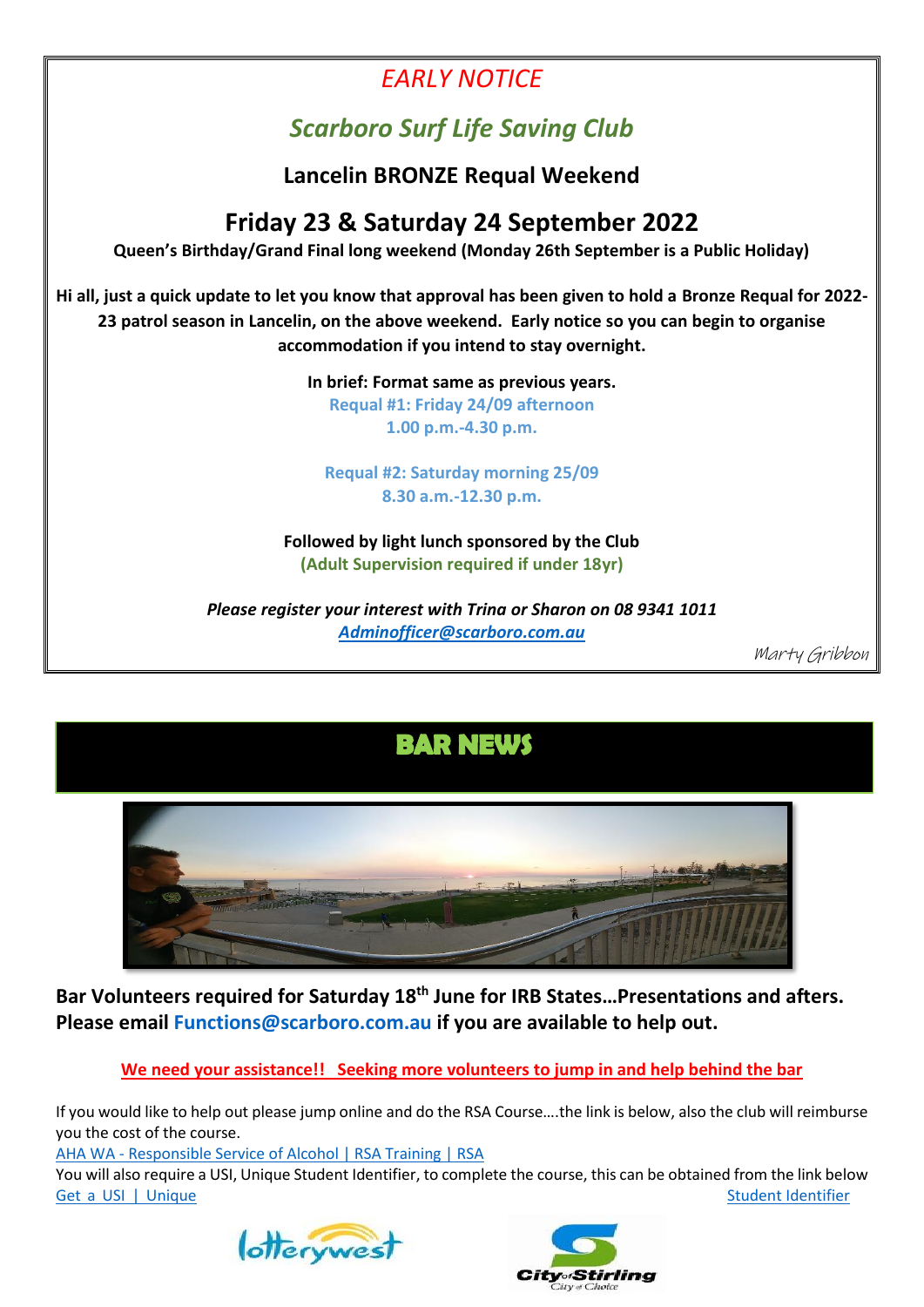| <b>Date</b>                            | Volunteer           | Volunteer           |
|----------------------------------------|---------------------|---------------------|
| Friday 3rd June                        | <b>Aaron Tracey</b> | Jak Foster          |
| Friday 10th June                       | <b>Chas Paridis</b> | Elisabeth Goddard   |
| Friday 17 <sup>th</sup> June           | Carl van Heeren     | Kimberley Buchanan  |
| Friday 24 <sup>th</sup> June           | Tomo                | Tim Schifferli      |
| Friday 1 <sup>st</sup> July <b>AGM</b> | <b>Mark Burgess</b> | Tony Ince           |
| Friday 8 <sup>th</sup> July            | Narelle Darch       | Belinda Kuster      |
| Friday 15 <sup>th</sup> July           | Deb Buscall         | <b>Chas Paridis</b> |
| Friday 22 <sup>nd</sup> July           | Carl Van Heeren     | Kimberley Buchanan  |
| Friday 29 <sup>th</sup> July           | Jak Foster          | Sharon Walshaw      |

If you cannot make your shift please try and organise a swap, if that fails, please send an email to Functions@scarboro.com.au



**SCARBORO SURF LIFE SAVING CLUB INC** ABN: 91 545 935 250

PO Box 79, Scarborough WA 6922 Phone: 08 9341 1011 Email: surfsportsdirector@scarboro.com.au

#### **Expressions of Interest - Coaching Positions**

Scarboro Surf Life Saving Club is seeking expressions of interest from Coaches who would be available to develop programs and run coaching sessions for our older Nippers through to Open competitors.

Scarboro has always been a strong club in Masters Competition, IRB's and our core role of Surf Lifesaving Patrols but we want to make sure that we can develop our Nippers through to Open competitors as we move into our 100<sup>th</sup> year.

We envisage that these roles would support our overall strategic plan which is as follows:

| coaches<br>to increase the Club's participation and<br>performance<br>1.4 Relevant facilities and gear to facilitate<br>athlete development<br>1.5 Talent ID program | <b>Sub-themes</b><br>1. Successful program for athlete and coach<br>development and participation | <b>Outcomes</b><br>1.1 Support for up and coming athletes<br>1.2 Program to support and develop club<br>1.3 Identify available competition pathways |
|----------------------------------------------------------------------------------------------------------------------------------------------------------------------|---------------------------------------------------------------------------------------------------|-----------------------------------------------------------------------------------------------------------------------------------------------------|
|----------------------------------------------------------------------------------------------------------------------------------------------------------------------|---------------------------------------------------------------------------------------------------|-----------------------------------------------------------------------------------------------------------------------------------------------------|

We have some really strong nippers coming up through the ranks and we would like to be able to keep them in the Club and develop teams around them. Our focus will be on increasing participation with a view to improved competition success in future years in both the water and beach arenas.

The ideal applicant/s will have a surf sports background, with level 2 or 3 coaching accreditation preferred. The KPI's will be developed with the applicant but will include: regular and consistent training sessions for all members; structured programs provided to all competitors that enhance their development; that the club finishes higher in the senior (and nippers) state titles point score next season; and increased participation at all carnivals by all age groups including team participation.